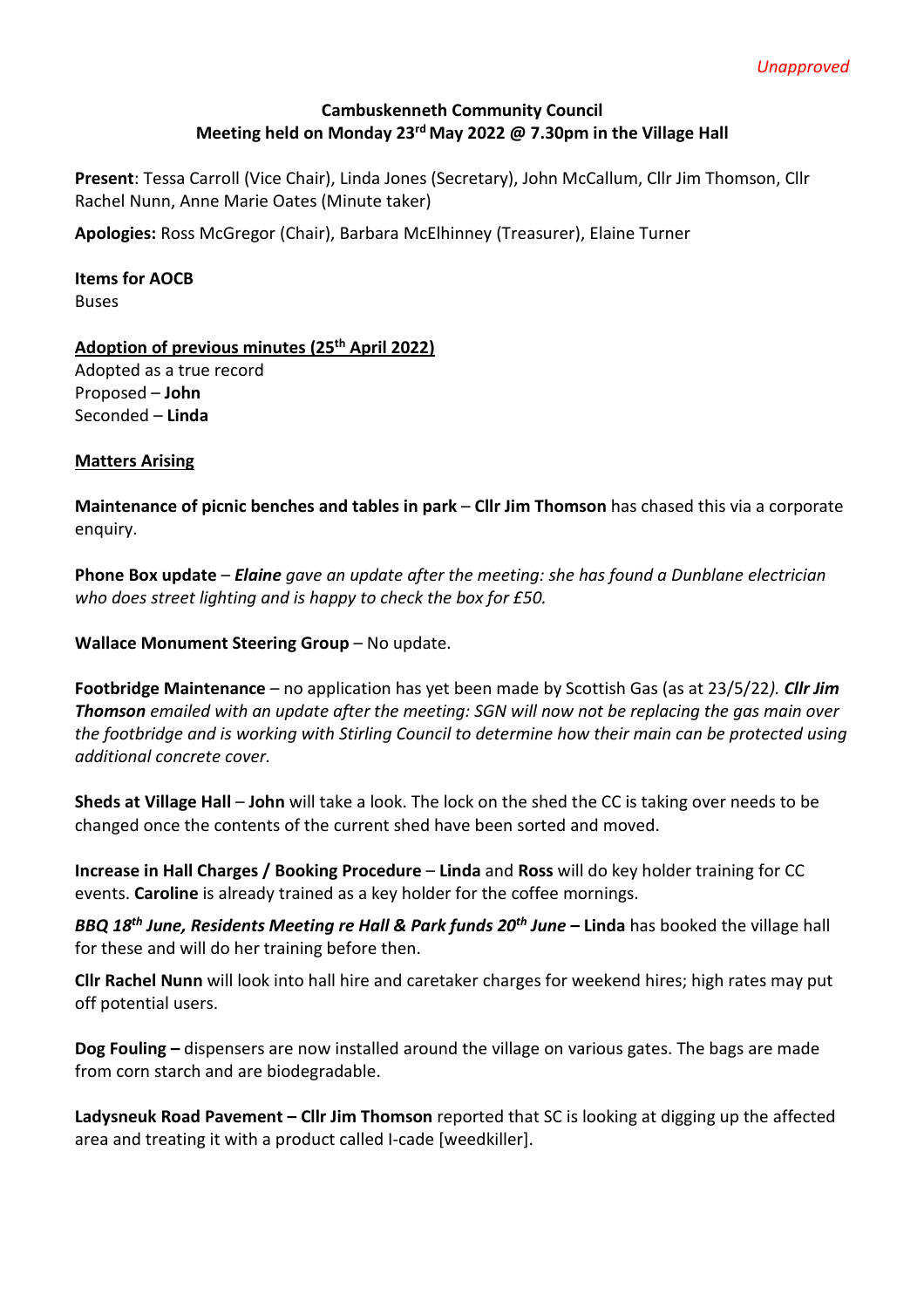**Newsletter/Welcome Leaflet** – the newsletter has been issued to every household in the village and has prompted positive responses and offers to help and participate in various sub-groups **Linda** now working on the Welcome Leaflet.

**Garden Waste Permit for Village Hall Bin –** this has now been received; however, the old brown bin is still there (but should not be used). New grey bin is classed as a commercial bin and emptied on a different run to the rest of the village. **Cllr Jim Thomson** will check this with officers.

#### **Sub Groups**

#### **Cambuskenneth Nature & Environment Group**

**Helen** is meeting with **Martin** regarding plans for the tubs and pergola.

**Tessa** has reported hogweed in the park to SC and had a reply saying it will be looked into, and will report hogweed on Ladysneuk Road too.

**Helen** speaking to Ricoh to see if they want to be involved.

**Cycle Path to Manor Powis – Archie McIver** emailed council candidates for North Ward prior to the election and had 2 responses, which have been posted on the CC website. Due to staff shortages and changes SC are around 6 months behind on this. **Cllr Jim Thomson** said SC plans to reduce the speed limit between the Ladysneuk Rd junction and Manor Powis to 30mph in the meantime. **Cllr Rachel Nunn** is going to cycle the route herself on 14th June and Alexander Stewart MSP will write to Sustrans thereafter.

# **Social Group**

Meeting to be held on 24/5/22 – carry over

**Sustrans Art** – nothing to report

# **Defibrillator**

Permission has been gained from Cowane's Trust to install the defibrillator on the village hall. Anne Marie is meeting an electrician onsite then a date will be arranged for installation within a few weeks. We approached Cowane's directly after failing to receive a response from SC for several months. **Tessa** will cc the email correspondence with the officer in SC Assets to Cllrs Thomson and Nunn.

#### **Resilience**

**Linda** has had contact with Climate Forth about resilience plans but a discussion is needed as she doesn't think it is what we are looking for. A new resident in the village who has training in emergency preparedness has expressed a willingness to get involved. There is a need to produce a written plan.

**Parking in the Village** - A resident has raised the issue of parking at the ends of the streets onto Ladysneuk Road. A few ideas were discussed, one being a shared surface, which it was agreed would not work. Yellow lines potentially which are working in Causewayhead? It needs to be walked through and then discussed with residents. DPD are a particular problem; **Cllr Rachel Nunn** will look into this.